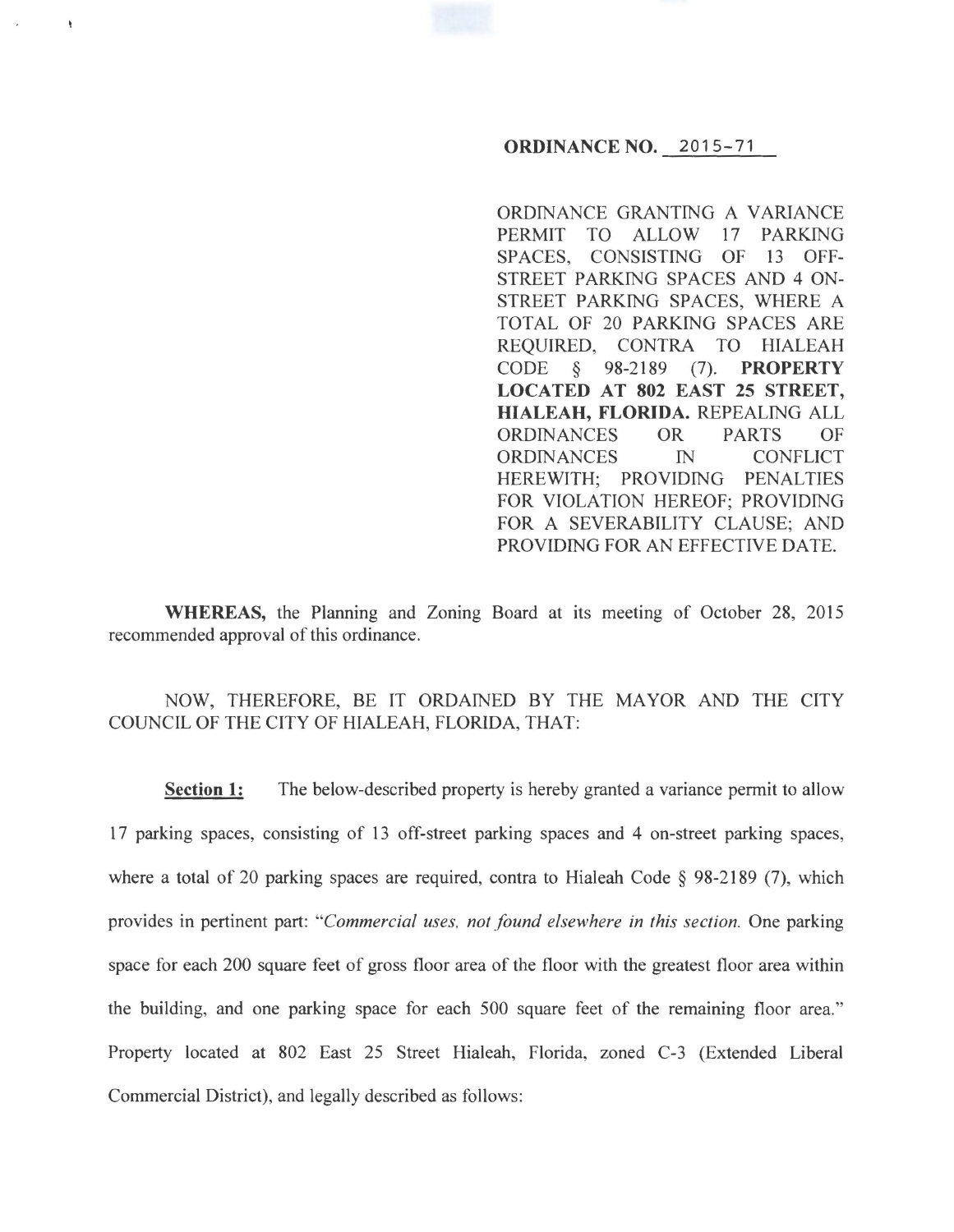#### ORDINANCE NO. 2015-71 Page 2

LOTS 1, 2, 3, AND 4, IN BLOCK 97B, OF THE AMENDED PLAT OF THIRTEENTH ADDITION TO HIALEAH, ACCORDING TO THE PLAT THEREOF, AS RECORDED IN PLAT BOOK 34, AT PAGE 26 OF THE PUBLIC RECORDS OF MIAMI-DADE COUNTY, FLORIDA, LESS THE WEST 10.0 FEET OF SAID LOT 1 FOR RIGHT-OF-WAY AND LESS THE NORTH 15.00 FEET OF SAID LOTS 1,2,23 AND 4 AND LESS THE AREA BOUNDED BY A LINE THAT IS 10.00 FEET EAST OF AND PARALLEL TO THE WEST LINE OF SAID LOT 1 AND BOUNDED BY A LINE THAT IS 15.00 FEET SOUTH OF AND PARALLEL TO THE NORTH OF SAID LOT 1 AND BOUNDED BY A 25.00 FOOT RADIUS ARE CONCAVE TO THE SOUTHEAST, SAID ARE BEEN TANGENT TO BOTH THE LAST DESCRIBED ITEMS.

#### Section 3: Repeal of Ordinances in Conflict.

All ordinances or parts of ordinances in conflict herewith are hereby repealed to the extent of such conflict.

# Section 4: Penalties.

Every person violating any provision of the Code or any ordinance, rule or regulation adopted or issued in pursuance thereof shall be punished by a civil penalty not to exceed \$500.00 within the discretion of the court or administrative tribunal having jurisdiction. Each act of violation and each day upon which any such violation shall occur shall constitute a separate offense. In addition to the penalty prescribed above, the city may pursue other remedies such as abatement of nuisance, injunctive relief, administrative adjudication and revocation of licenses or permits.

### Section 5: Severability Clause.

If any phrase, clause, sentence, paragraph or section of this ordinance shall be declared invalid or unconstitutional by the judgment or decree of a court of competent jurisdiction, such invalidity or unconstitutionality shall not affect any of the remaining phrases, clauses, sentences, paragraphs or sections of this ordinance